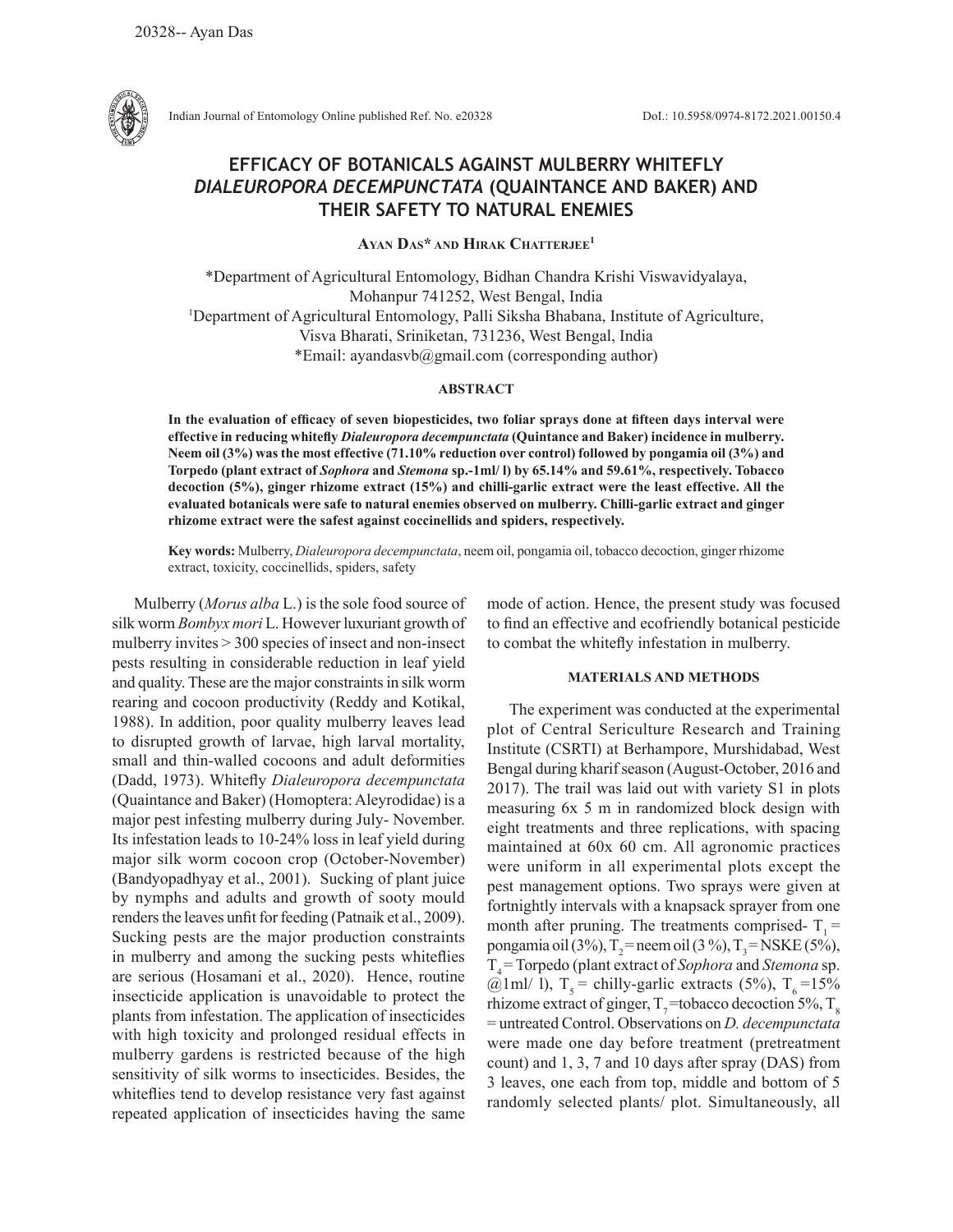|                                       |                                                                                                                                                                                                                                                                                                                        |       |                                            |                                |                                            | Spray                                      |                                |                                           |                                            |                                                                                                               | II Spray                      |                                            |                                            |       |
|---------------------------------------|------------------------------------------------------------------------------------------------------------------------------------------------------------------------------------------------------------------------------------------------------------------------------------------------------------------------|-------|--------------------------------------------|--------------------------------|--------------------------------------------|--------------------------------------------|--------------------------------|-------------------------------------------|--------------------------------------------|---------------------------------------------------------------------------------------------------------------|-------------------------------|--------------------------------------------|--------------------------------------------|-------|
|                                       | <b>Treatments</b>                                                                                                                                                                                                                                                                                                      | PTC   | 1DAS                                       |                                | 3 DAS                                      | 7 DAS                                      |                                | 10 DAS                                    | <b>LDAS</b>                                | 3 DAS                                                                                                         |                               | 7 DAS                                      | $10\,\mathrm{D}$ AS                        | Mean  |
|                                       | Pongamia oil<br>(3%)                                                                                                                                                                                                                                                                                                   | 38.67 | $20.07 \pm 1.5$<br>$(4.53)$ <sup>bc</sup>  |                                | $16.40 \pm 0.80$<br>$(4.11)$ <sup>ab</sup> | $14.88 \pm 0.30$<br>$(3.92)^{b}$           |                                | $17.47 \pm 0.70$<br>$(4.24)^{b}$          | $14.31 \pm 1.09$<br>$(3.85)^{a}$           | $12.07 \pm 1.8$<br>$(3.54)^{ab}$                                                                              |                               | $11.27 \pm 1.05$<br>$(3.43)^{b}$           | $(3.64)$ <sup>ab</sup><br>$12.77 \pm 1$    | 14.89 |
| $\mathbf{r}$                          | Neem oil (3%)                                                                                                                                                                                                                                                                                                          | 39.33 | $18.50 \pm 1.10$<br>$(4.36)^{a}$           | $\Xi$                          | $.83 \pm 1.43$<br>$(3.65)^{a}$             | $11.33 \pm 0.91$<br>$(3.44)^{a}$           |                                | $14.70 \pm 1.01$<br>$(3.90)^{a}$          | $12.63 \pm 1.04$<br>$(3.62)^{a}$           | $9.57 \pm 0.33$<br>$(3.17)^{a}$                                                                               |                               | $8.50 \pm 1.01$<br>$(3.00)^{a}$            | $10.60 \pm 1.00$<br>$(3.33)^{a}$           | 12.34 |
| $\mathbf{I}_3$                        | NSKE (5%)                                                                                                                                                                                                                                                                                                              | 40.67 | $25.80 \pm 1.85$<br>$(5.13)^d$             | $\Xi$                          | $.53 \pm 2.10$<br>$(4.47)^{b}$             | $17.83 \pm 1.05$<br>$(4.28)^{c}$           |                                | $21.23 \pm 1.29$<br>$(4.66)^{c}$          | $21.03 \pm 0.64$<br>$(4.64)$ <sup>bc</sup> | $16.43 \pm 0.80$<br>$(4.11)$ <sup>od</sup>                                                                    |                               | $15.40 \pm 1.2$<br>$(3.99)$ <sup>od</sup>  | $18.27 \pm 1.40$<br>$(4.33)^{c}$           | 9.54  |
| $\mathbf{L}^+$                        | Torpedo (1ml/l)                                                                                                                                                                                                                                                                                                        | 38.33 | $23.75 \pm 1.06$<br>$(4.92)$ <sup>od</sup> | $\overline{a}$                 | $.43 \pm 1.10$<br>$(4.23)^{b}$             | $15.93 \pm 1.21$<br>$(4.05)$ <sup>bc</sup> |                                | $19.87 \pm 1.00$<br>(4.51) <sup>bc</sup>  | $18.27 \pm 1.74$<br>$(4.33)$ <sub>b</sub>  | $14.17 \pm 1.88$<br>$(3.82)^{\rm bc}$                                                                         |                               | $12.97 \pm 0.57$<br>$(3.67)$ <sup>bc</sup> | $15.73 \pm 1.10$<br>$(4.03)$ <sup>bc</sup> | 17.25 |
| ς,                                    | extracts (5%)<br>Chilli-Garlic                                                                                                                                                                                                                                                                                         | 38.67 | $25.79 \pm 3.70$<br>$(5.12)^d$             | $\Xi$                          | $.61 \pm 1.91$<br>$(4.48)^{b}$             | $18.20 \pm 1.25$<br>$(4.32)^{c}$           |                                | $21.78 \pm 1.11$<br>$(4.72)^{c}$          | $21.93 \pm 2.21$<br>$(4.73)$ <sup>bc</sup> | $17.47 \pm 0.99$<br>$(4.24)$ <sup>od</sup>                                                                    |                               | .50<br>$(4.09)^d$<br>$16.23 \pm 1$         | $19.07 \pm 2.93$<br>$(4.42)^{c}$           | 20.03 |
| -″                                    | 15% Rhizome<br>extract of Ginger                                                                                                                                                                                                                                                                                       | 41.67 | $26.00 \pm 1.60$<br>$(5.15)^d$             | $\approx$                      | $.30 + 0.61$<br>$(4.56)^{b}$               | $18.70 \pm 0.75$<br>$(4.38)^{\circ}$       |                                | $22.37 \pm 0.68$<br>$(4.78)^{c}$          | $21.77 \pm 2.36$<br>$(4.71)$ <sup>bc</sup> | $17.60 \pm 1.06$<br>$(4.25)^d$                                                                                |                               | $16.43 \pm 1.15$<br>$(4.11)^d$             | $19.08 \pm 1.10$<br>$(4.42)^{c}$           | 20.26 |
| $\mathbf{L}$                          | decoction 5%<br>Tobacco                                                                                                                                                                                                                                                                                                | 41.33 | $26.90 \pm 1.05$<br>$(5.23)^d$             | $\overline{\Omega}$            | $(4.55)^{b}$                               | $18.57 \pm 0.65$<br>$(4.37)^{c}$           |                                | $22.57 \pm 0.58$<br>$(4.80)^{c}$          | $22.90 \pm 1.28$<br>$(4.84)^{c}$           | $18.00 \pm 0.72$<br>$(4.30)^d$                                                                                |                               | $16.80 \pm 0.87$<br>$(4.16)^d$             | $19.87 \pm 2.59$<br>$(4.51)^{o}$           | 20.77 |
| $\mathrel{\sqsubset^\circ}$           | Untreated<br>Control                                                                                                                                                                                                                                                                                                   | 39.67 | $38.87 \pm 1.53$<br>$(6.27)^{e}$           | $\triangleq$                   | $70 \pm 1.41$<br>$(6.42)^{c}$              | $41.80 \pm 2.27$<br>$(6.50)^d$             |                                | $45.37 \pm 0.97$<br>$(6.77)$ <sup>d</sup> | $.60 \pm 1.06$<br>$(6.49)^d$               | $43.43 \pm 1.21$<br>$(6.63)^{e}$                                                                              |                               | $43.87 \pm 1.80$<br>$(6.66)$ <sup>e</sup>  | $45.33 \pm 1.27$<br>$(6.77)^d$             | 42.71 |
| CD at 5%<br>S. Em.±                   |                                                                                                                                                                                                                                                                                                                        |       | 0.10<br>0.30                               |                                | 0.10<br>0.31                               | 0.08<br>0.22                               |                                | 0.06<br>0.18                              | 0.10<br>0.29                               | 0.09<br>0.27                                                                                                  |                               | 0.09<br>0.25                               | 0.36<br>0.12                               |       |
|                                       | Mean values of three replications represented as mean± standard deviation; Figures in parentheses v(x+0.5) transformed values; Values followed by same letter not significantly different from each other.<br>Tukey HSD ( $p \le 0.05$ ); S. Em: Standard error of mean; CD: Critical difference, PTC-pretreatment cum |       | Table 2. Impact of botanicals              |                                |                                            |                                            |                                |                                           |                                            | against predatory fauna in mulberry (2016 & 2017, pooled; mean of 1 <sup>st</sup> and 2 <sup>nd</sup> sprays) |                               |                                            |                                            |       |
|                                       | Treatments                                                                                                                                                                                                                                                                                                             |       |                                            |                                | No. coccinel                               | ids/ plan                                  |                                |                                           |                                            |                                                                                                               | No. spide                     | plant                                      |                                            |       |
|                                       |                                                                                                                                                                                                                                                                                                                        |       | PTC                                        | <b>LDAS</b>                    | 3 DAS                                      | DAS <sup>'</sup>                           | $0$ DAS                        | Mean                                      | <b>DLG</b>                                 | <b>LDAS</b>                                                                                                   | 3 DAS                         | 7 DAS                                      | $0$ DAS                                    | Mean  |
|                                       | Pongamia oil (3%)                                                                                                                                                                                                                                                                                                      |       | 4.00                                       | $(1.79)^{ab}$                  | $(1.68)^{ab}$<br>2.32                      | $(1.87)^{a}$<br>3.01                       | $3.69$<br>$(2.05)^{ab}$        | 2.93                                      | 3.83                                       | $(1.85)^{a}$<br>2.91                                                                                          | $(1.99)^{a}$<br>3.45          | $3.58$<br>(2.02) <sup>a</sup>              | $3.58$<br>$(2.02)^a$                       | 3.38  |
| $\mathrel{\sqsubset}$                 | Neem oil (3%)                                                                                                                                                                                                                                                                                                          |       | 4.33                                       | $(1.69)^{a}$<br>2.34           | $1.68$<br>(1.48) <sup>a</sup>              | $(1.78)^a$<br>2.67                         | $3.32$<br>(1.95) <sup>a</sup>  | 2.50                                      | 4.03                                       | $(1.93)$ <sup>ab</sup><br>3.24                                                                                | $3.29$<br>(1.95) <sup>a</sup> | $3.49$<br>$(2.00)$ <sup>a</sup>            | (2.05)                                     | 3.43  |
| $\mathbb{H}^3$                        | NSKE (5%)                                                                                                                                                                                                                                                                                                              |       | 4.67                                       | $(2.05)^{b}$<br>3.69           | $(1.68)^{ab}$                              | $(1.95)$ <sup>ab</sup><br>3.32             | $(2.12)$ <sup>ab</sup><br>3.99 | 3.33                                      | 4.0                                        | $(1.92)^{ab}$<br>3.20                                                                                         | $(2.01)^a$                    | $3.66$<br>(2.04) <sup>a</sup>              | $(2.08)^{a}$<br>3.81                       | 3.55  |
| $\mathbb{H}^+$                        | Torpedo (1ml/l)                                                                                                                                                                                                                                                                                                        |       | 4.33                                       | $(1.87)$ <sup>ab</sup><br>3.01 | $(1.79)^{ab}$                              | $(2.08)$ <sup>ab</sup><br>3.83             | $(2.16)^{ab}$                  | 3.43                                      | 4.20                                       | $(2.09)^{ab}$                                                                                                 | $3.66$<br>(2.04) <sup>a</sup> | $(2.07)^{4}$                               | (2.13)<br>4.02                             | 3.83  |
| $\mathrel{\sqsubset^\circ}$           | Chilli-Garlic extracts<br>$(5\%)$                                                                                                                                                                                                                                                                                      |       | 4.67                                       | $(1.82)^{ab}$<br>2.81          | $(1.97)^{b}$                               | $(2.10)^{ab}$<br>3.90                      | $(2.19)$ <sup>ab</sup>         | 3.60                                      | 3.90                                       | $3.26$<br>(1.94) <sup>ab</sup>                                                                                | $(1.95)^a$<br>3.29            | $3.61$<br>$(2.03)^a$                       | $(2.08)^{a}$<br>3.83                       | 3.50  |
| $\frac{1}{6}$                         | 15% Rhizome extract<br>of Ginger                                                                                                                                                                                                                                                                                       |       | 3.67                                       | $(1.87)$ <sup>ab</sup><br>3.01 | $2.19$<br>(1.64) <sup>ab</sup>             | $2.95$<br>(1.86) <sup>a</sup>              | $3.34$<br>(1.96) <sup>a</sup>  | 2.87                                      | 4.00                                       | $(2.03)^{ab}$                                                                                                 | $3.58$<br>$(2.02)^{4}$        | $3.91$<br>$(2.10)^a$                       | $(2.06)^{a}$<br>3.74                       | 3.72  |
| $\Gamma_{\!\scriptscriptstyle\gamma}$ | Tobacco decoction 5%                                                                                                                                                                                                                                                                                                   |       | 4.33                                       | $(1.97)$ <sup>ab</sup><br>3.38 | $2.72$<br>$(1.79)^{ab}$                    | $\frac{2.76}{(1.81)^a}$                    | $3.72$<br>$(2.05)^{ab}$        | 3.14                                      | 3.80                                       | $(1.93)^{ab}$                                                                                                 | $(1.96)^{a}$<br>3.35          | $3.37$<br>(1.97) <sup>a</sup>              | $(2.03)^{a}$<br>3.61                       | 3.39  |
| $\mathrel{\sqsubset^\circ}$           | Untreated Control                                                                                                                                                                                                                                                                                                      |       | 4.00                                       | $(2.43)^{c}$<br>5.42           | $5.68$<br>$(2.49)^e$                       | $\frac{4.88}{(2.32)^6}$                    | $(2.41)^{b}$<br>5.29           | 5.32                                      | 4.12                                       | $\frac{4.52}{(2.24)^b}$                                                                                       | $\frac{4.65}{(2.27)^b}$       | $(2.17)^{a}$<br>4.22                       | $(2.19)^{a}$<br>4.31                       | 4.43  |
| $S.$ Em. $\pm$                        |                                                                                                                                                                                                                                                                                                                        |       |                                            | 0.11                           | 0.10                                       | 0.13                                       | 0.12                           |                                           |                                            | 0.12                                                                                                          | 0.07                          | 0.10                                       | 0.10                                       |       |
| CD at 5%                              |                                                                                                                                                                                                                                                                                                                        |       |                                            | 0.32                           | 0.30                                       | 0.37                                       | 0.37                           |                                           |                                            | 0.34                                                                                                          | 0.20                          | 0.28                                       | 0.28                                       |       |
|                                       | Figures in parentheses $\sqrt{(x+0.5)}$ transformed values; Values followed by same letter not significantly different from each other, Tukey HSD (p $\leq$ 0.05); S. Em: Standard error of mean; CD: Critical difference                                                                                              |       |                                            |                                |                                            |                                            |                                |                                           |                                            |                                                                                                               |                               |                                            |                                            |       |